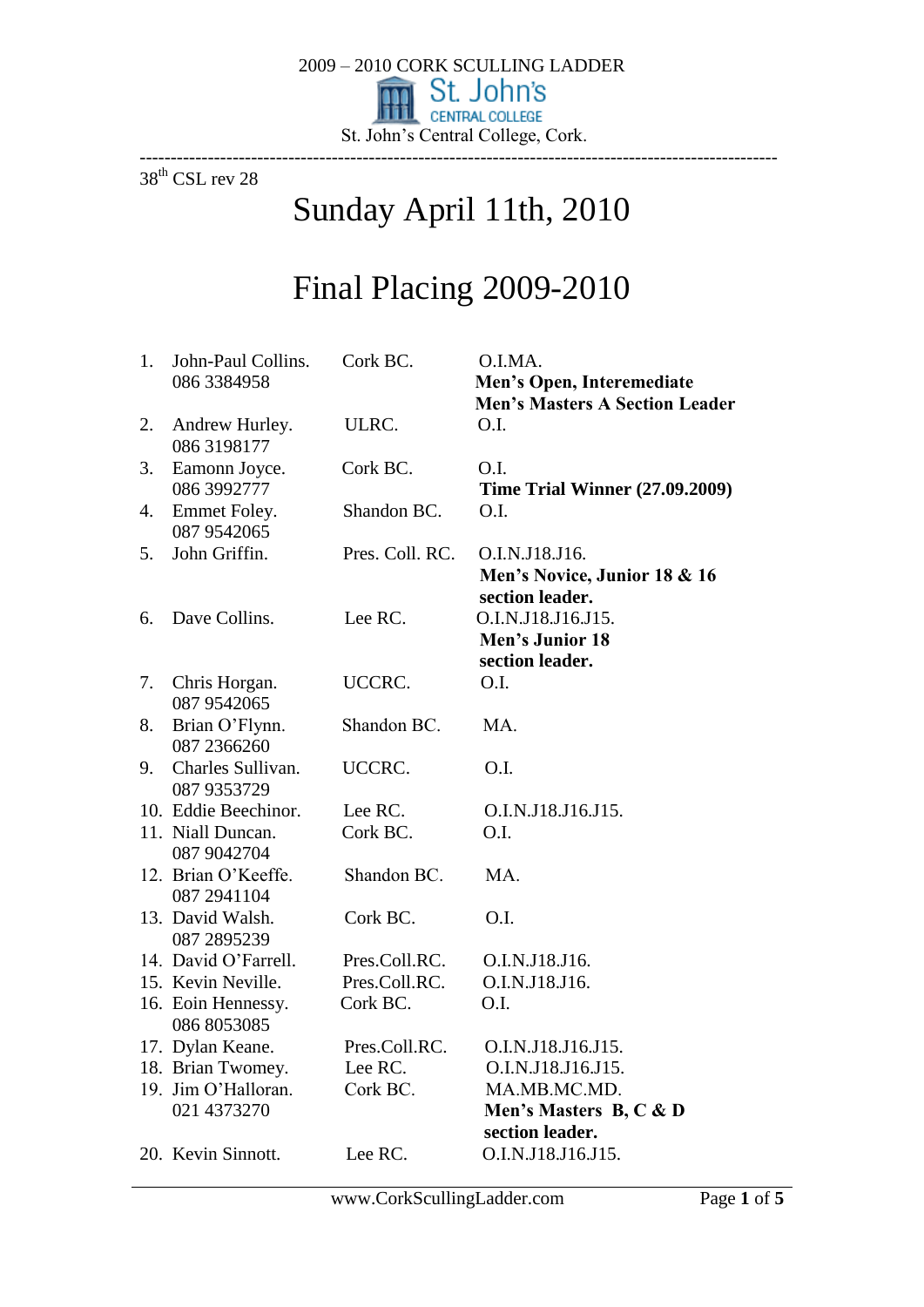St. John's Central College, Cork.

| 21. James Moroney. Cork BC. O.I.<br>086 3891947 |               |                                                  |
|-------------------------------------------------|---------------|--------------------------------------------------|
| 22. David Madden.<br>Free Challenge             | Cork BC.      | O.I.N.J18.                                       |
| 23. Mark Callanan.<br>086 1789353               | UCCRC.        | O.I.                                             |
| 24. Johnny Lingwood.                            | Shandon BC.   | O.I.N.J18.                                       |
| 25. James Coughlan.                             | Cork BC.      | O.I.N.J18.J16.J15.                               |
| 26. Kieran Looney.                              | Lee RC.       | O.I.N.J18.J16.J15.                               |
| 27. David O'Leary.                              | Cork BC.      | O.I.N.J18.                                       |
| 28. Brian McCarthy.                             | Cork BC.      | O.I.N.J18.                                       |
| 29. Liam Kelleher.<br>(Free Challenge)          | Bantry RC.    | O.I.N.J18.J16.                                   |
| 30. Shane Coffey.                               | Shandon BC.   | O.I.N.J18.J16.J15.                               |
| 31. Sean O'Sullivan.                            | Pres.Coll.RC. | O.I.N.J18.J16.J15.                               |
| 32. Peter Waldron.                              | Cork BC.      | O.I.                                             |
| 085 1482277                                     |               |                                                  |
| 33. Daniel Buckley.                             | Cork BC.      | O.I.N.J18.J16.J15.J14.                           |
|                                                 |               | Men's Junior 14                                  |
|                                                 |               | section leader.                                  |
| 34. Jamie Byrne.                                | Shandon BC.   | O.I.N.J18.                                       |
| 35. Donnacha O'Sullivan.                        | Cork BC.      | O.I.N.J18.                                       |
| 36. Barry Crowley.                              | Cork BC.      | O.I.N.J18.J16.J15.                               |
| 37. James O'Leary.                              | Cork BC.      | O.I.N.J18.J16.J15.J14.                           |
| 38. Jack O'Brien.                               | Cork BC.      | O.I.N.J18.                                       |
| (Free Challenge)                                |               |                                                  |
| 39. Karen Corcoran.                             | Shandon BC.   | WO.WI.WN.WMA.                                    |
| 087 2549824                                     |               | <b>Women's Time Trial Winner</b><br>(27.09.2009) |
|                                                 |               | <b>Women's Novice &amp; Masters A</b>            |
|                                                 |               | section leader.                                  |
| 40. Donie Cronin.                               | Cork BC.      | O.I.N                                            |
| 087 9486136                                     |               |                                                  |
| 41. Oisin Kidney.                               | Pres.Coll.RC. | O.I.N.J18.J16.J15.                               |
| 42. Grace Collins.                              | Cork BC.      | WO.WI.WJ18.                                      |
|                                                 |               | Women's Open, Intermediate,                      |
|                                                 |               | & Junior 18 section leader.                      |
| 43. Colm Kenna.                                 | PBCRC.        | O.I.N.J18.J16.J15.                               |
| 44. Gillian Beatty.<br>086 3719025              | Shandon BC.   | WO.WI.                                           |
| 45. Ian Cronin.                                 | Lee RC.       | O.I.N.J18.J16.J15.J14.                           |
| 46. Darragh McGeogh.                            | Shandon BC.   | O.I.N.J18.                                       |
| 47. Brian Murphy.                               | Pres.Coll.RC. | O.I.N.J18.                                       |
| 48. Shane Summers.                              | Cork BC.      | O.I.N.J18.                                       |
| 49. Eoin Moynihan.                              | Lee RC.       | O.I.N.J18.                                       |
| 50. Marie Pigott.                               | Bantry RC.    | WO.WI.WN.                                        |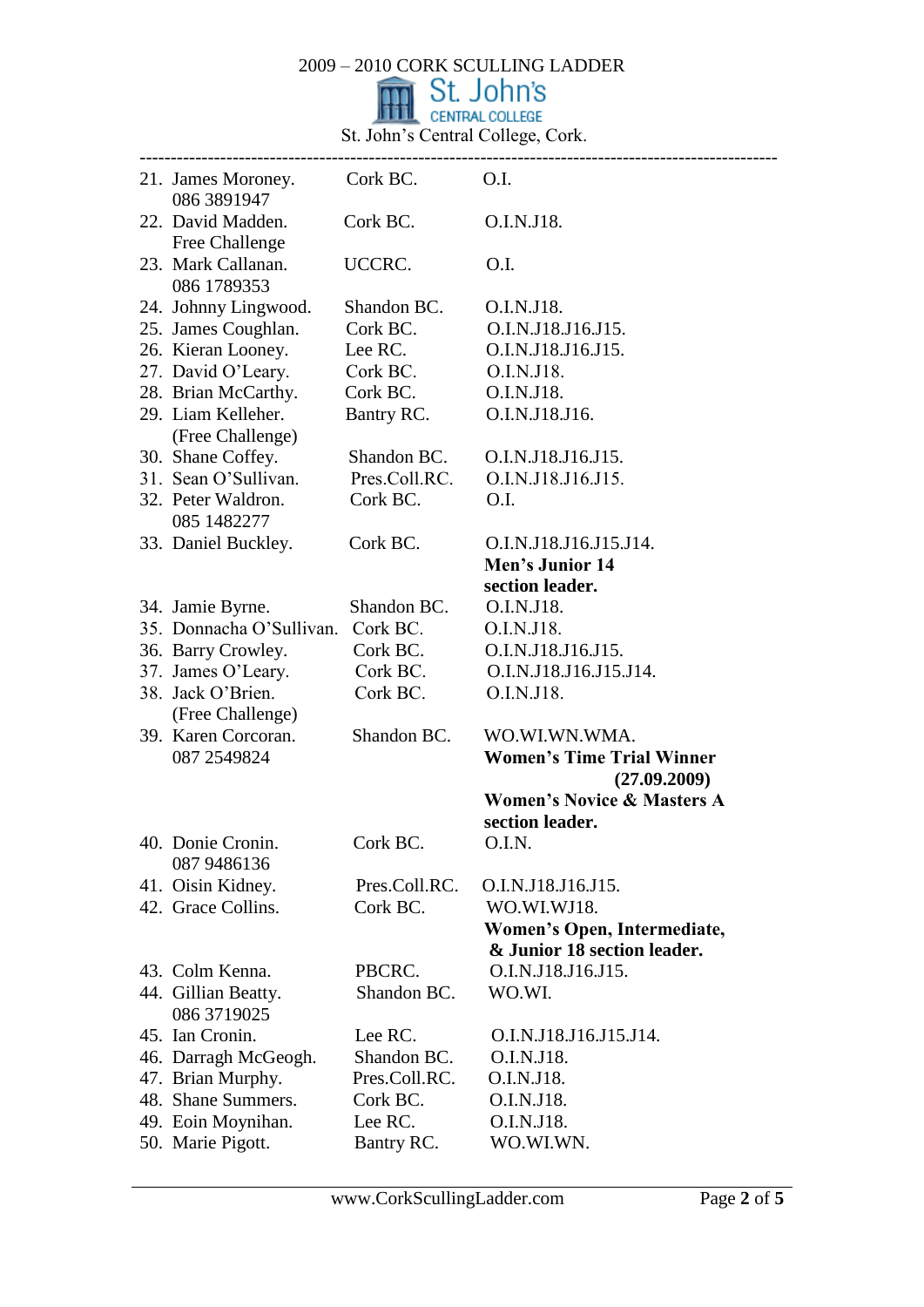St. John's Central College, Cork. -------------------------------------------------------------------------------------------------------

### 086 1000799

| 51. Katie Mackey.                      | Cork BC.       | WO.WI.WN.WJ18.WJ16.                   |
|----------------------------------------|----------------|---------------------------------------|
| Free Challenge                         |                |                                       |
| 52. Orla McGrath.                      | Cork BC.       | WO.WI.WN.WJ18.                        |
| 53. Leonie Hamel.                      | Lee RC.        | WO.WI.WN.WJ18.WJ16.                   |
|                                        |                | WJ15.WJ14.                            |
|                                        |                | <b>Women's Junior 16, 15 &amp; 14</b> |
|                                        |                | section leader.                       |
| 54. Tony Corcoran.                     | Lee Valley RC. | MA.MB.MC.MD.ME.MF.                    |
| 087 2551946                            |                | Men's Masters E & F                   |
|                                        |                | section leader.                       |
| 55. Diarmuid Fehilly.<br>086 087 2330  | Cork BC.       | MA.MB.MC.                             |
| 56. Brian Begley.<br>(Free Challenge)  | Bantry RC.     | O.I.N.J18.J16.                        |
| 57. Seamus Donovan.                    | Pres.Coll.RC.  | O.I.N.J18.J16.J15.                    |
| 58. Jim Conroy.                        | Shandon BC.    | MA.MB.MC.MD.                          |
| 086 3885563                            |                |                                       |
| 59. Neil McCarthy.                     | Cork BC.       | O.I.N.J18.J16.J15.J14.                |
| 60. Kevin Keohane.                     | Pres. Coll.RC. | O.I.N.J18.J16.J15.J14.                |
| 61. Sarah Higgins.                     | Cork BC.       | WO.WI.WN.WJ18.WJ16.                   |
|                                        |                | WJ15.WJ14.                            |
| 62. Danny Peilow.                      | Cork BC.       | O.I.N.J18.J16.J15.                    |
| 63. Luke Clarke.                       | Cork BC.       | O.I.N.J18.J16.J15.J14.J13.            |
|                                        |                | Men's Junior 13                       |
|                                        |                | section leader.                       |
| 64. John Mitchell.<br>(Free Challenge) | Cork BC.       | O.I.N.J18.J16.J15.J14.                |
| 65. Sam Butler.                        | Lee RC.        | O.I.N.J18.J16.J15.J14.                |
| 66. Niamh Fehilly.                     | Cork BC.       | WO.WI.WN.WJ18.WJ16.                   |
| 67. Steven O'Carroll.<br>087 7826091   | Cork BC.       | 0.I.                                  |
| 68. Emma O'Brien.<br>087 6176480       | Shandon BC.    | WO.WI.                                |
| 69. Michael O'Halloran.                | Cork BC.       | O.I.N.J18.                            |
| 70. Alan Norberg.                      | Lee RC.        | O.I.N.J18.J16.J15.J14.                |
| 71. Saoirse Horgan.                    | Shandon BC.    | WO.WI.WN.WJ18.WJ16.                   |
|                                        |                | WJ15.WJ14.                            |
| 72. Evan Stone.                        | Cork BC.       | O.I.N.J18.J16.J15.J14.                |
| 73. Mary O'Shea.                       | Bantry RC.     | WO.WN.WI.WJ18.WJ16.                   |
| (Free Challenge)                       |                | WJ15.                                 |
| 74. Ciara McGrath.                     | Cork BC.       | WO.WI.WN.WJ18.WJ16.                   |
|                                        |                | WJ15.WJ14.                            |
| 75. Cliona O'Driscoll.                 | Lee RC.        | WO.WI.WN.WJ18.                        |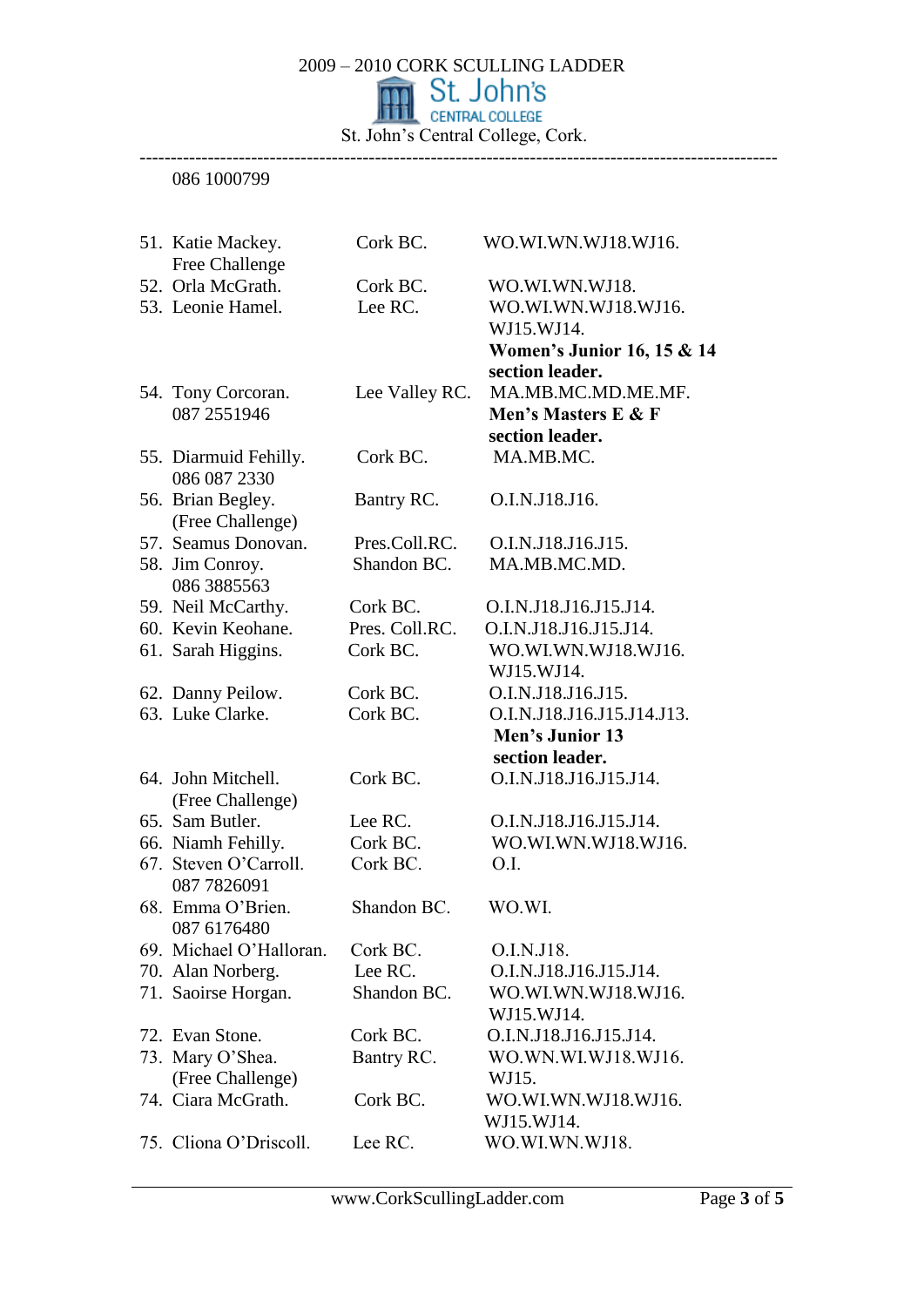St. John's Central College, Cork.

|                                   |                           | 76. Alex Vickery. Bantry RC. O.I.N.J18.J16.J15.J14. |
|-----------------------------------|---------------------------|-----------------------------------------------------|
| 77. John Higgins.                 | Pres.Coll.RC.             | O.I.N.J18.J16.J15.J14.                              |
| 78. Rory O'Sullivan.              | Cork BC.                  | O.I.N.J18.J16.J15.J14.                              |
| 79. Eve Shanahan.                 | Cork BC.                  | WO.WI.WN.WJ18.WJ16.                                 |
| 80. Aoife O'Keeffe.               | Cork BC.                  | WO.WI.WN.WJ18.WJ16.                                 |
|                                   |                           | WJ15.WJ14.WJ13.                                     |
|                                   |                           | <b>Women's Junior 13</b>                            |
|                                   |                           | section leader.                                     |
| 81. David Synnott.                | Lee RC.                   | O.I.N.J18.J16.J15.J14.J13.                          |
| 82. Laura Stevens.                | Shandon BC.               | WO.WI.WN.WJ18.WJ16.                                 |
|                                   |                           | WJ15.WJ14.                                          |
| 83. Warren Stone.                 | Cork BC.                  | O.I.N.J18.J16.J15.J14.J13.                          |
| 84. Roisin McGeogh.               | Shandon BC.               | WO.WI.                                              |
| 086 1612214                       |                           |                                                     |
| 85. Dervla Devine.                | Cork BC.                  | WO.WI.WNM.WJ18.WJ16.                                |
|                                   |                           | WJ15.WJ14.                                          |
| 86. Joe Hegarty.                  | Cork BC.                  | O.I.N.J18.J16.J15.J14.                              |
| 87. Niamh O'Mahony.               | Shandon BC.               | WO.WI.WN.WJ18.WJ16.                                 |
|                                   |                           | WJ15.                                               |
| 88. Conor O'Callaghan.            | Cork BC.                  | O.I.N.J18.                                          |
| 89. Abigail Cronin.               | Bantry RC.                | WO.WI.WN.WJ18.WJ16.                                 |
| (Free Challenge)                  |                           | WJ15.                                               |
| 90. Karen Murnane.                | Bantry RC.                | WO.WI.WN.WJ18.WJ16.                                 |
|                                   |                           | WJ15.                                               |
| 91. Aine O'Sullivan.              | Bantry RC.                | WO.WI.WN.WJ18.WJ16.                                 |
| 92. Matt Nagle.                   | Lee RC.                   | O.I.N.J18.J16.J15.J14.J13.                          |
| 93. Sinead McSweeney.             | Shandon BC.               | WO.WI.WN.WJ18.                                      |
| 94. Ross Hill.                    | Lee RC.                   | O.I.N.J18.J16.J15.J14.J13.                          |
| 95. Sally Haugh.                  | Lee RC.                   | WO.WI.WN.WJ18.WJ16.                                 |
|                                   |                           | WJ15.WJ14.WJ13.                                     |
| 96. Daniel Sheehan.               | Cork BC.                  | O.I.N.J18.J16.J15.J14.                              |
| 97. Liz Dalton.                   | Shandon BC                | WO.WI.WN.WJ18.WJ16.                                 |
| 98. Rebecca Murdoch.              | Shandon BC.               | WO.WI.WN.WJ18.WJ16.                                 |
| 99. Killian McCarthy.             | Cork BC.                  | O.I.N.J18.                                          |
| 100. Roisin Merz.                 | Shandon BC.               | WO.WI.WN.WJ18.WJ16.                                 |
|                                   |                           | WJ15.                                               |
| 101. Joanne Murphy.               | Bantry RC.                | WO.WI.WN.WJ18.WJ16.                                 |
|                                   |                           | WJ15.WJ14.                                          |
| 102. Jenny Creedon.               | Lee RC.                   | WO.WI.WN.WJ18.WJ16.                                 |
|                                   |                           | WJ15.WJ14.                                          |
|                                   |                           | MA.MB.                                              |
| 103. John Hurley.                 | Fermoy RC.<br>Shandon BC. | MA.MB.MC.MD.ME.MF.MG.                               |
| 104. Seamus Quane.<br>021 4509571 |                           | Men's Masters G & H                                 |
|                                   |                           | section leader.                                     |
|                                   |                           |                                                     |
| 105. Shane Tyler.                 | Lee RC.                   | O.I.N.J18.J16.J15.J14.J13.                          |
| 106. Holly Lingwood.              | Shandon BC.               | WO.WI.WN.WJ18.WJ16.                                 |